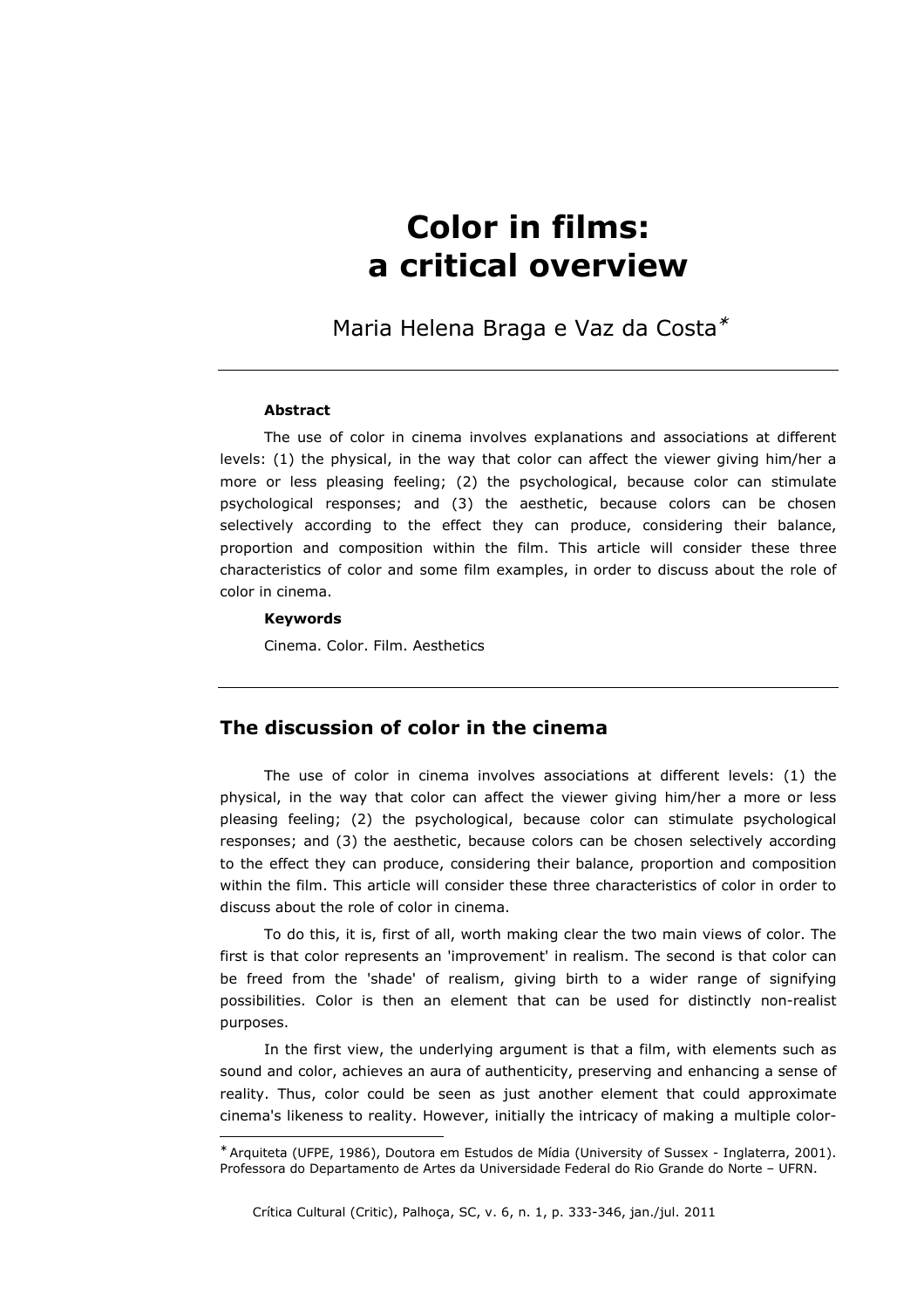i,

scale film could not be captured quickly enough to take over from monochrome film. The colors present in early films were far from what people would call 'real colors'. Moreover, color was a new and unknown additional factor for filmmakers and could slow down the construction of the film.

Because of this and other reasons, critics of the realist ideology, such as Edward Buscombe (1978), counter the idea that the introduction of color in cinema meant an improvement in realism in at least two ways. Firstly, they point to color's incompatibility with narrative realism as a consequence of perceptual problems. Secondly, they note the non-realist uses to which color was put. As will be demonstrated later, at first color meant not an improvement in realism but an improvement in the development of an 'unrealistic cinema' and the capacity of filmmakers to express fantasy.

The ideology of realism may have been an early determining factor in motivating technological development in cinema, but clearly it was not the only need that was fulfilled through technological innovation. The analysis of the introduction of color in the cinema provides an interesting example in which the 'gain in realism' was not as straightforward as some theorists have tried to imply. On the contrary, the transition from black-and-white films to color films – initially at least – was full of non-realist aesthetic experiments. This occurred at least until the use of color for narrative realism became its dominant cinematic form.

It is worth noting that the absence of color in films, which was a fundamental divergence from nature, was not obvious until color film called attention to its absence. (Cf. the introduction of sound in cinema) The use of black-and-white stock and the consequent reduction of all colors to it very considerably modified natural colors<sup>1</sup>. Notwithstanding, black-and-white films can transmit important plot details without loss of verisimilitude. When, in a black-and-white film, there is a reference to any specific color, this is no less effective because the color cannot be seen. As Dick (1990) points out:

In Jezebel (William Wyler, 1938), a black and white film, Julie (Bette Davis) arrives at a ball in a red dress that she has been forbidden to wear. The dress photographs as non-white, and white was the color Julie was expected to wear. Juliet's (sic) act of rebellion is as effective today, when color films are the norm, as it was in 1938 when color films were-the exception (p.73).

The 'truth' is that the audience can accept the absence of color in films when other codes of narrative realism are taking place. Color thus was not the fundamental element in the spectator's judgment about whether the film was realistic or not. As Arnheim (1958) points out:

The spectator experiences no shock at finding a world in which the sky is the same color as a human face; he accepts shades of grey as the red, white, and blue of the flag; black lips as red; white hair as blonde. The leaves on a tree are as dark as a woman's mouth. In other words, not only has a multicolored world been

<sup>&</sup>lt;sup>1</sup> Black-and-white films did not even leave natural brightness values untouched. The reds, for instance, may become too dark or too light, depending on the emulsion. (ARNHEIM, 1958)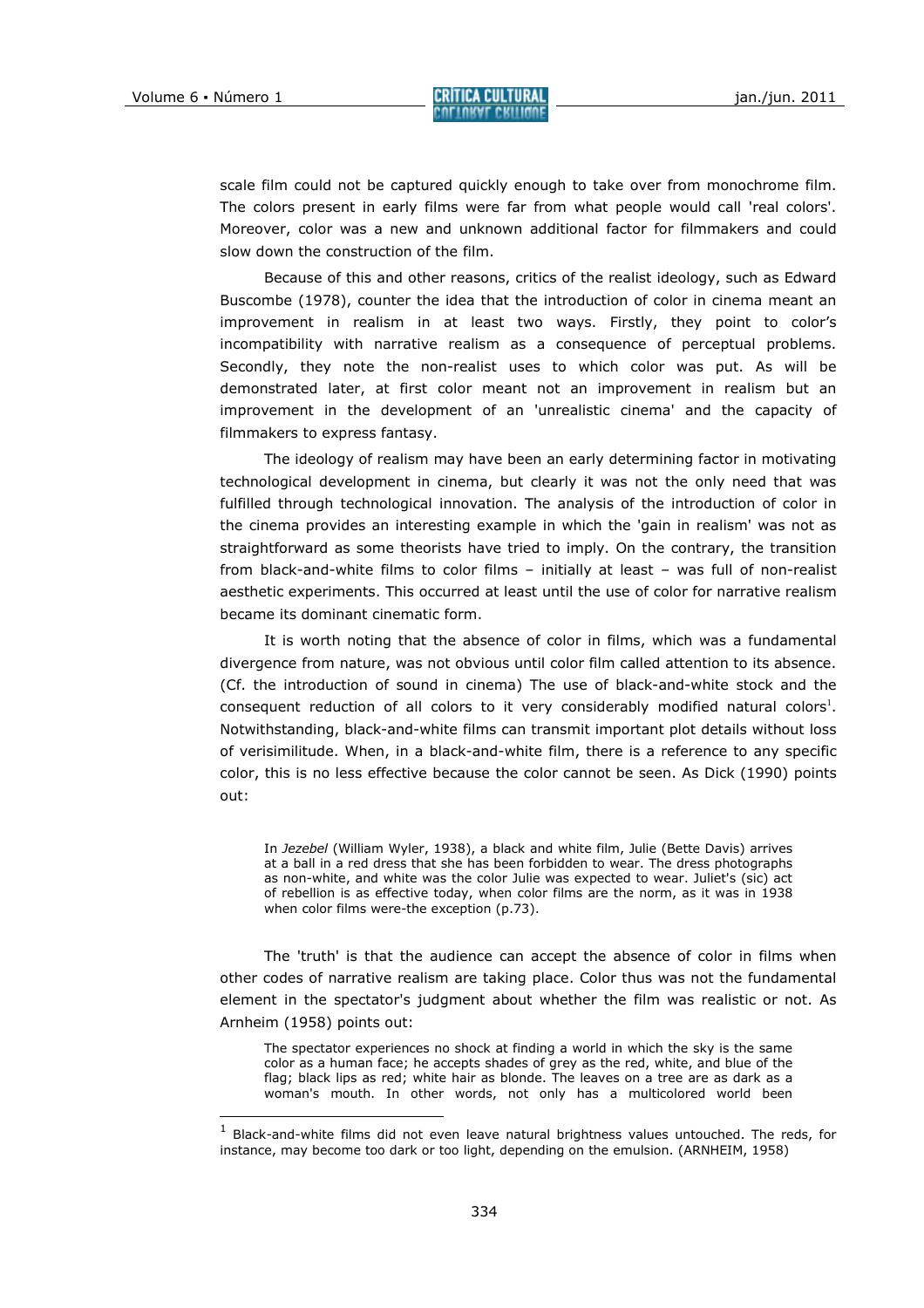transmuted into a black and white world, but in the process all color values have changed their relations to one another: similarities present themselves which do not exist in the natural world; things have the same color which in reality stand either in no direct color connection at all with each other or in quite a different one (p.22).

Taking advantage of the 'so celebrated' likeness of cinema to reality, it was part of Technicolor's marketing strategy to convince the film industry that color was actually pivotal in the improvement of realism and suitable for any film. The company emphasized that the complete absence of color was unnatural. The argument was that we see real life in color, thus realist films should be in color. Natalie Kalmus, a Technicolor artistic adviser, wrote:

'Motion pictures have been steadily tending toward more complete realism....The advent of sound brought increased realism through the auditory sense. The last step – color, with the addition of the chromatic sensations – completed the process. Now motion pictures are able to duplicate faithfully all the auditory and visual sensations. This enhanced realism enables us to portray life and nature as it really is, and in this respect we have made definitive strides forward' (Quoted in WATTS, 1938, p. 116).

Nevertheless, at the same time that Technicolor claimed that its product was necessary for a gain in realism it warned that its 'exaggerated' use would be unnatural. It could have an unpleasant effect upon the eye and upon the mind of the spectator causing perceptual difficulties (retinal fatigue). Early color films also faced the problem of how to be cut – i.e. edited. A minimal variation between shots could change the balance between the colors and cause perceptual disharmony. This provoked a 'movement' against the use of color in cinema.

With these 'perceptual' problems faced by early color cinematography, another point was consequently raised. An 'exaggerated' use of color, allegedly, had a disruptive effect upon perception distracting the audience's attention from essential elements of the narrative. Color then was seen to have a controversial relationship with the narrative. Evidently, this arose in part because of the short technical scale of familiarity with color's use in filmic construction. Early evidence of color's 'distractions' can be found in a comment by Douglas Fairbanks whose film The Black Pirate (Albert Parker, 1927) was produced in color:

'Not only has the process of color motion picture photography never been perfect, but there has been a grave doubt whether, even if properly developed, it could be applied without distracting more than it added to motion picture technique. The argument has been that it would tire and distract the eye, take attention from acting, and facial expression; blur and confuse the action. In short it has been felt that it would militate against the simplicity and directness which motion pictures derive from the unobtrusive black and white' (in BUSCOMBE, 1978, p. 24).

Another example of color's perceptual difficulties is identified by the scientist Cornwell-Clyne: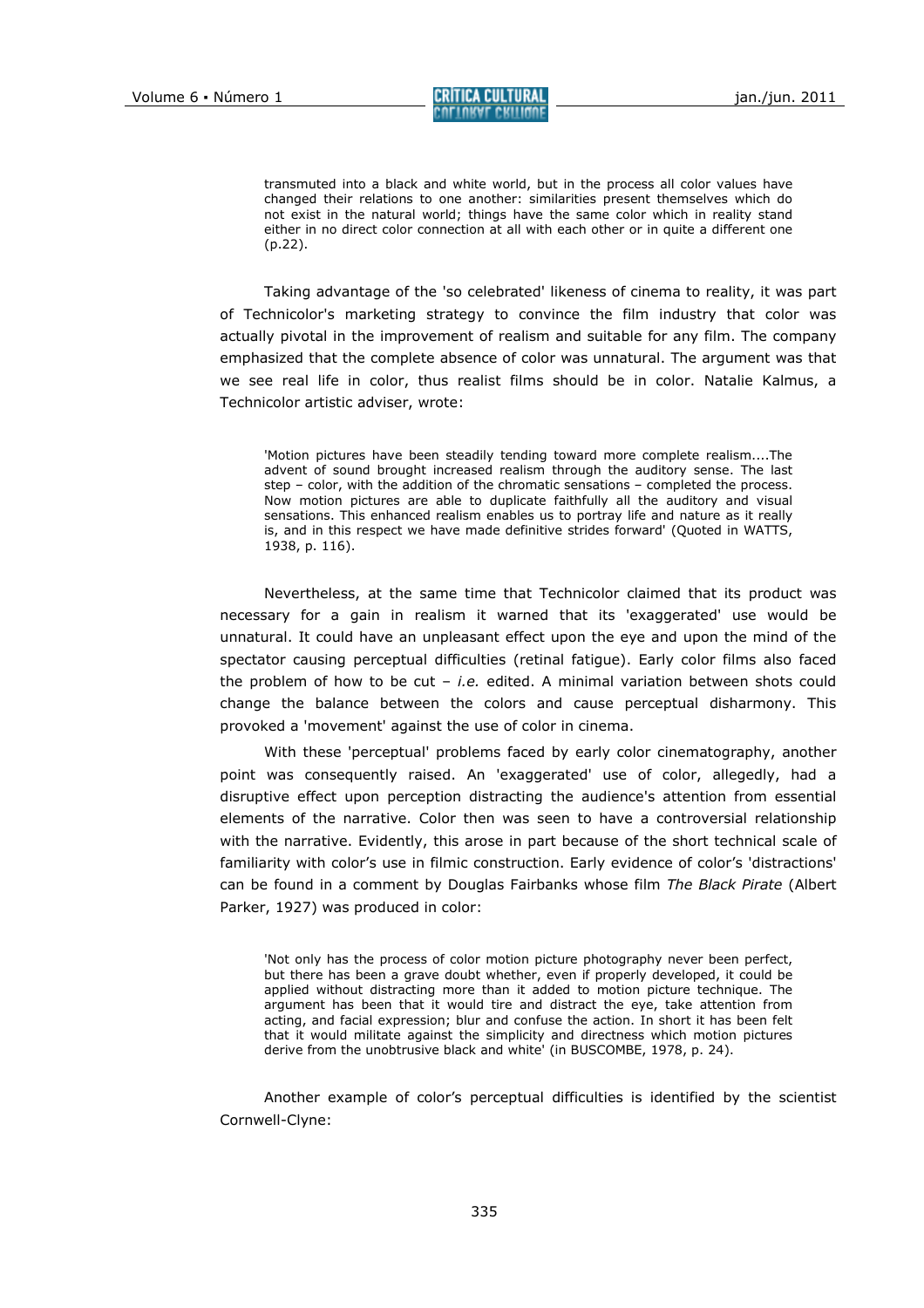Volume 6 • Número 1 **CRÍTICA CULTURAL**<br>COLUME CHILIANE

'When the audience's attention is diverted from the action of the drama, or from the drama in the action, by a color incident, arrangement, or phenomenon, then such color is an intruder destroying the unity of the film and usurping the proper functioning of other more important elements of the film dynamics' (in HUNTLEY, 1949, p. 194).

## Cornwell-Clyne explained why color films caused eyestrain.

We have for years trained audiences to accept large out-of-focus areas, though such areas correspond to nothing experienced in normal vision, which is sharp always at the centre of vision. This has become a convention or even a stratagem of photographic technique. But a large background area in poor focus when rendered in color became curiously disagreeable, especially if it contains any parts which are relatively pure in hue (bright color), because the eye is inevitably attracted thereto and it is the reflex attempt to focus the unfocusable which is the cause of the unpleasantness. The result is eyestrain (p.197).

By contrast, in Basten's (1980) opinion, color was not an element that could distract the spectator's attention but rather attract it. As he writes:

The eye, accustomed to the shadings of black and white, has less difficulty meeting the demands of the new element; the color is not a distraction but an attraction as valuable and little more obtrusive than the musical score (p.61).

Such imputed distractions – perceptual and consequently narrational – were not acceptable at a time when realism was the motor driving any introduction of new techniques and technological innovations in cinema. This partly explains the time lag in the exploitation of color technology regarding its full expressive potential. Here, it is clear that the time lag between color's invention and development and its widespread use occurred because people were expecting color in films to be exactly like color in nature, and early color films were, from the above perspectives, a complete failure as representations of 'real colors'. Therefore, by the 1930s the realist codes were well established in black-and-white. The audience was familiar with them. When a new element, such as color, was introduced in the cinema it required time to be assimilated.

Another argument that counters the realist use of color is the association of color with 'unrealistic' genres. Evidence of the unreality of color is found when its use is deployed in the genres of fantasy and spectacle  $-$  *i.e.* unrealistic genres such as cartoons, musicals, westerns, costume romances, fantasies and comedies (BUSCOMBE, 1978). However, it must be emphasized here that the use of color in these 'unrealistic' genres was not a consequence of someone's – producers, filmmakers, etc. – conscious determination to associate color with them in order, say, to find a more suitable use for an element that was causing such perceptual problems. They were still looking at color as an element that could improve the realism implicit in the cinema's images.

Stanley Cavell (1979) contradicts the idea that color makes film 'unrealistic'. He argues that its association with non-realist genres happened not merely because color in film was inaccurate or because the stories in color films were non-realist. He points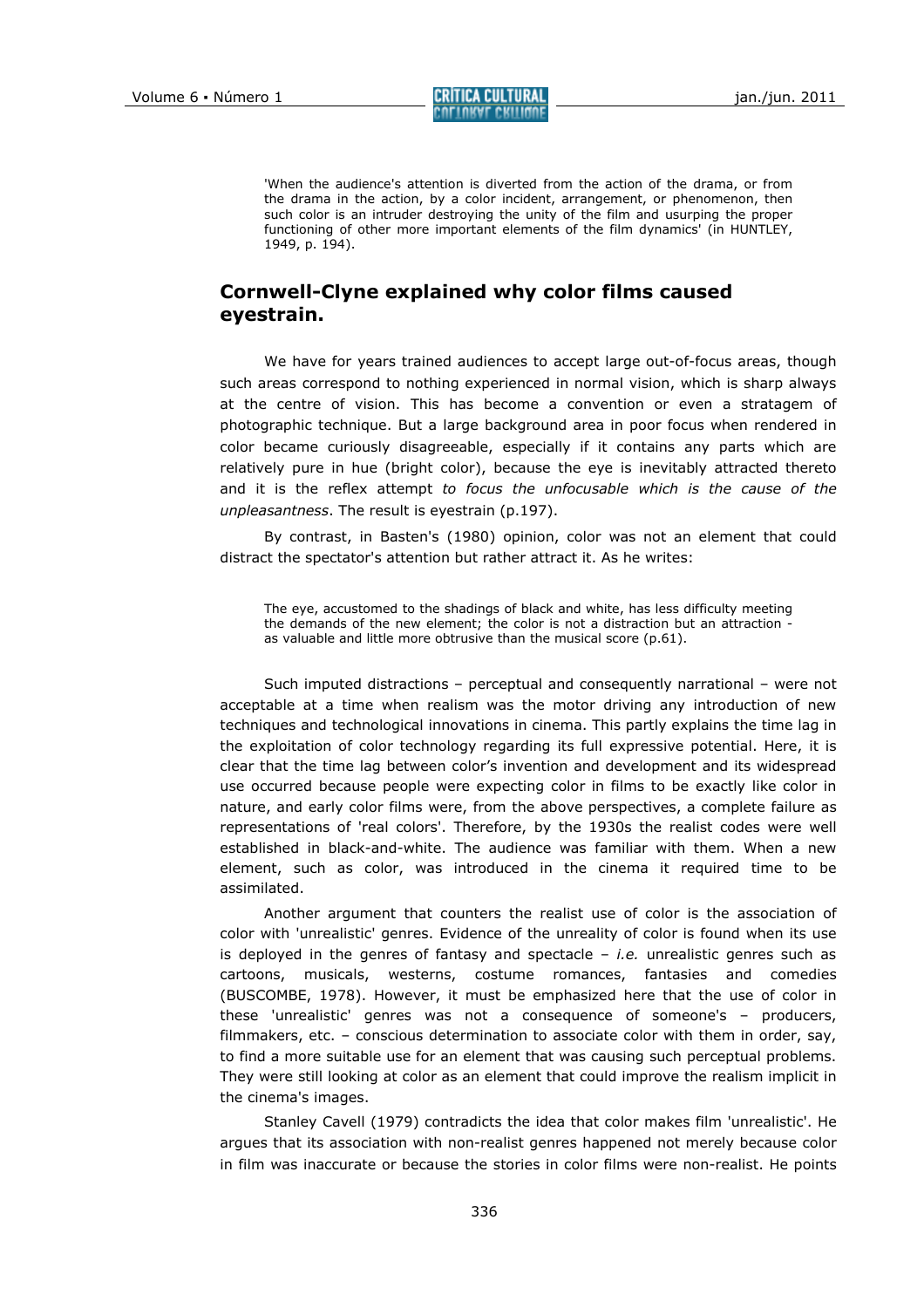out: "Movies in color seemed unrealistic because they were undramatic" (p.91). As will be argued later, the dramatic quality of color was one of the most important factors in its cinematic development.

As it happened, the introduction of color coincided with the great boom in the production of musicals, themselves an outcome of the introduction of sound. It is evident that there were infinite opportunities for the non-realist use of color in genres like this. It does not have to be tied to a representation of reality, past or present. This category of film, rather, is primarily in the service of visual pleasure (BUSCOMBE, 1978). Consequently color in the ear1y 1930s was an outstanding provider of "visual pleasure" central to new forms of cinematic reception, rather than an instrument in the service of realism. Color was then used in films without any function dramatic or narrational – but to give "glamour" to the image, to produce a colorful world by using pleasant and beautiful effects.

The visual pleasure so exploited and celebrated after color's introduction in cinema offered a great opportunity to explore and intensify the image, for instance, of the female body (See NEALE, 1985). In a time when the "star system" was a very important product, color served the purpose of emphasizing the looks and beauty of the "stars". As Steve Neale (1985) remarks: "...the development and description of the spectacle of color in film has been centered on the image of the female body as the focus simultaneously of nature, artifice, beauty and the look" (p.109).

With this tendency to associate color with the representation of 'the unreal', no one at that time could expect to see realist films in color. The continued use of blackand-white in features like documentaries as a guarantee of truth attests to this argument. Filmmakers, too, were concerned with color and its usage. The passage below is used by the film director John Huston to justify the use of black-and-white, rather than color, in his film Reflections in a Golden Eye (1967). He thought that because the plot of the film was basically concerned with human emotions, and thus real emotions, it would not make sense to use color in it.

Color in nature is very different from color on the screen. When you sit in a darkened theater your attention is so concentrated on the screen that the images seem more fully saturated with color than they are in reality. Thus color effects are unnaturally heightened. This kind of color has been fine for extravaganzas and spectacular films. But when we are dealing with material of psychological content it becomes invariably distracting as it gets between the viewer and the mind he is trying to search into (John Huston in BASTEN, 1980, p. 136).

An interesting fact is that filmmakers really began to exploit abundantly this non-association of color with reality. They saw color as a 'tool' that could be used by means of differentiation, as a language, between 'real world' and the 'world of dream'. Evidence of this fact can be found in feature films such as The Wizard of Oz (Victor Fleming, 1939). In this particular film, the use of color is restricted to the private fantasy world of Oz while the 'real' world of Dorothy's Kansas home is shot in blackand-white.

Analyzing these early uses of color (1930s to 1940s) Hollander (1989) considered the advent of color a set-back for the quality of film realism. The advance, he argues, was in the pleasure and excitement that color gave to the images, despite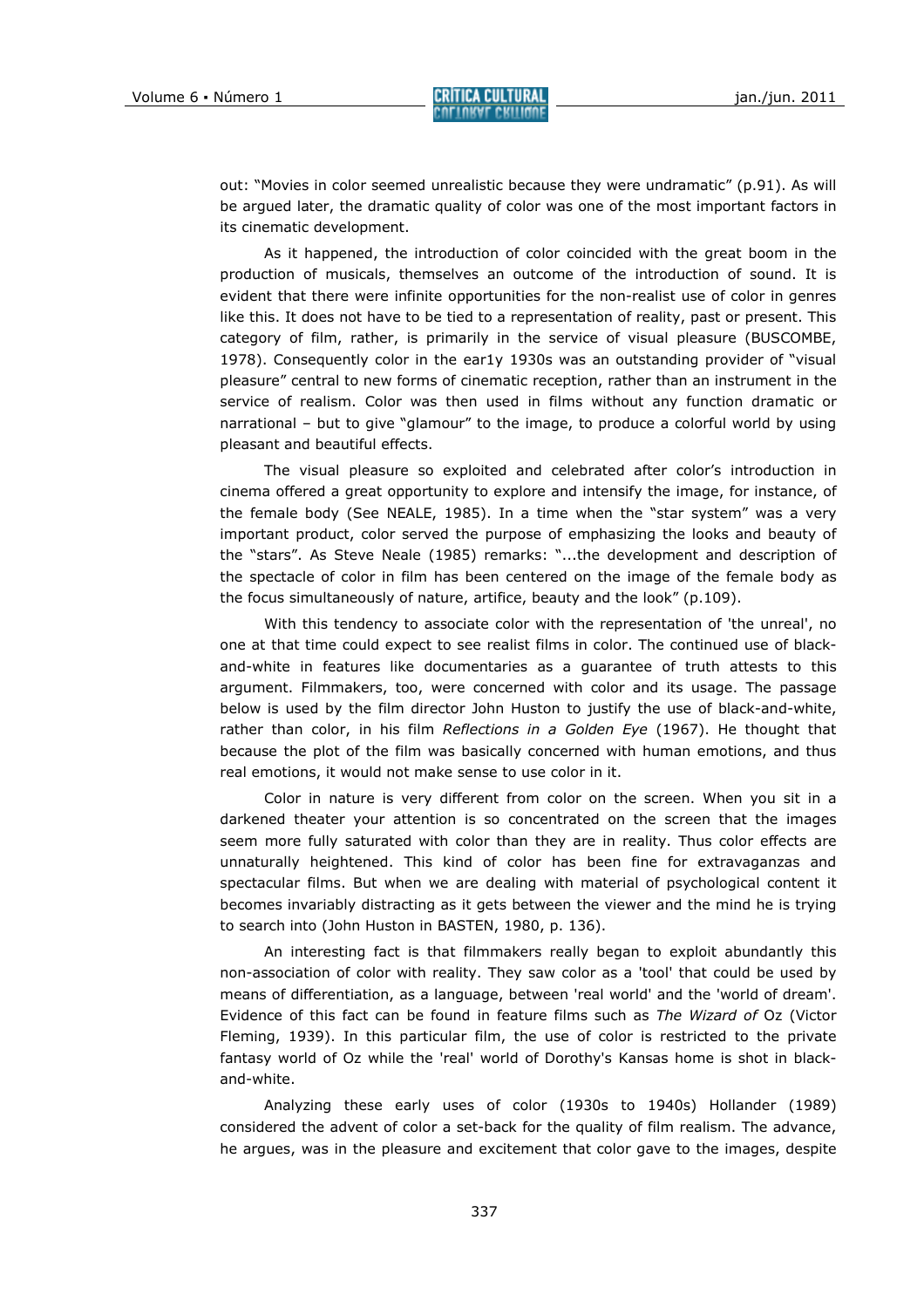being exaggerated. The exaggerated use of color was, in his view, acceptable in cartoons or musicals but never in realist films or documentaries. Hollander even suggests that color can sometimes be a 'pure amenity', a 'modern luxury' but not a necessity, at least in order to emphasize the realism of the film images. However, his opinion is that color can also have its realist moments. Hollander (1989) then writes: "In documentary nature films...color has its own abstract 'realistic' beauty, which has very romantic overtones" (p.48). At first he is concerned with the motivation for bringing color into cinema criticizing thus color's 'distance' from realist cinema. His conclusion is based on early examples where color had been used with the clear intent of producing a 'world apart' emphasizing the 'beauty' (of the 'star' for instance) in unrealistic genres. But then he seems to recognize and to accept the 'realistic' use of color in documentary nature films. Perhaps, because nature and beauty have frequently been linked to each other he assumes that the use of color is thereby justified.

From an anti-realist standpoint, Carl Dreyer's (1955) position was that to expect color in films to be 'natural' was a misconceived approach to its potential usage. The issue of color is addressed differently. 'Art', Dreyer argued, has nothing to do with 'real colors'. Because of the difference between color in film and the colors in nature, he argues, the audience is able to have an enhanced aesthetic experience. Thus, the colors in film can be chosen to harmonize according to considerations regarding its proportion and composition within the narrative, and consequently they can generate great aesthetic effects.

Walt Disney, with his creative use of color in cartoons, appears to provide support for Dreyer's point of view. Nevertheless, the use of color in his case is still confined to an 'unrealistic' frame. However, it is worth pointing out the importance of Disney's creativity for the later aesthetic development of color. After Disney, a new status was given to color. Disney cartoons were even used as an example by Dr. Herbert T. Kalmus, Technicolor's director general, to convince the major studios to adopt color, in spite of its being double the cost of black-and-white productions.

You have seen Disney's Fanny Bunnies; you remember the huge rainbow circling across the screen to the ground, and you remember the Funny Bunnies drawing the color of the rainbow into their paint pails and splashing the Easter eggs. You all admit that it was marvelous entertainment. Now I will ask you, how much more did it cost Mr. Disney to produce that entertainment in color than it would have in black and white? The answer is of course that it could not be done at any cost in black and white, and a similar analogy can be drawn with respect to some part of almost any Technicolor feature (Dr. Kalmus in COOTE, 1949, p. 73).

Regarding the creative use that Disney made of color Spottiswoode (1950) remarks:

The director can choose his color as freely as can the painter. Disney has already provided many examples of the subjective, non-naturalistic use of color (e.g. the babes in the wood, when the witch falls out of the sky in to a cauldron of boiling liquid, and undergoes the most entertaining changes of color in the process of cooling on the ground.) (p.152).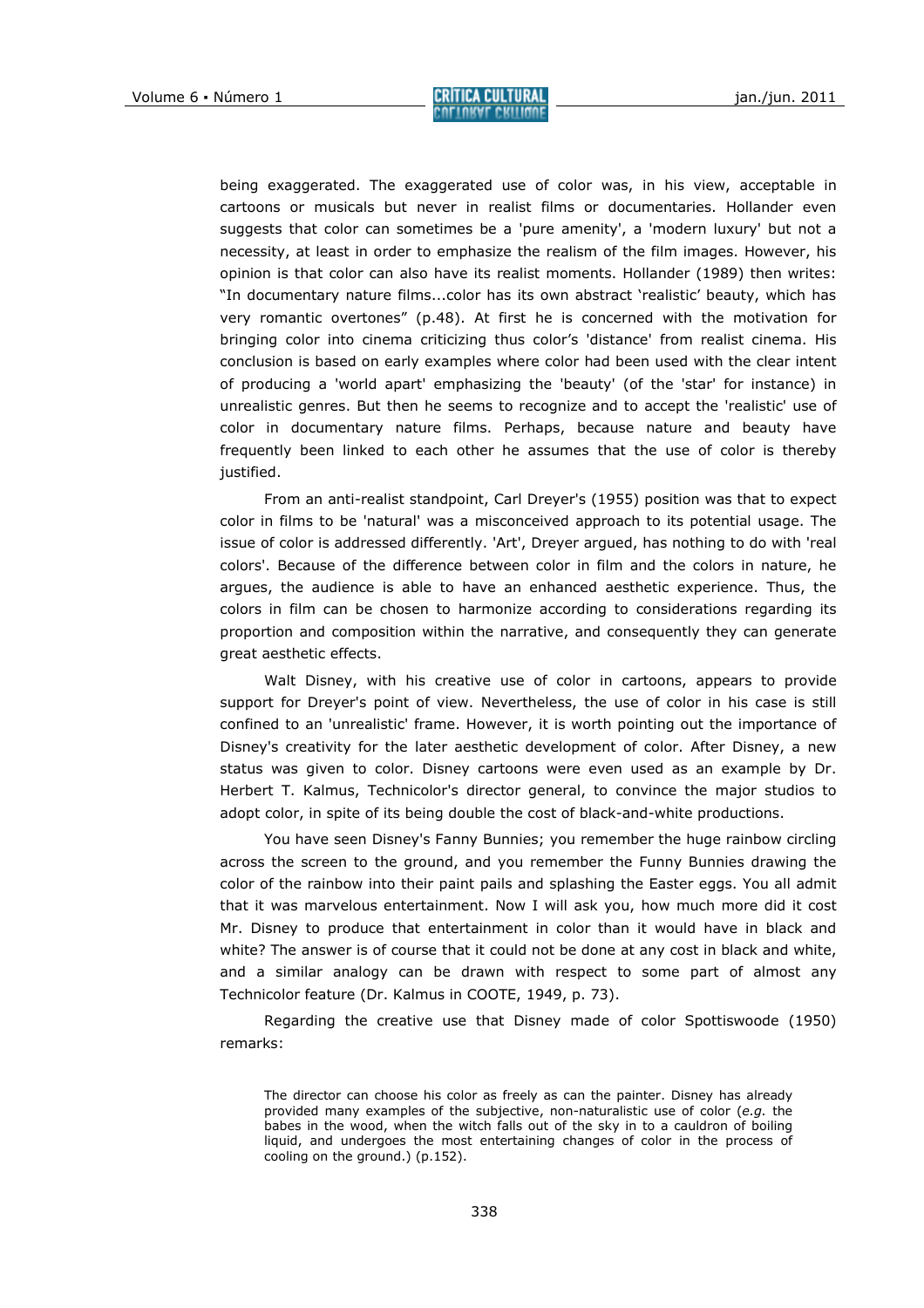In animated cartoons color has served as the 'natural medium of expression' which made it an important form of entertainment. As Turney (1940) argued very passionately, behind its unrealistic images, animated cartoons, with color and music, provide a '...great social function to a sorry world by aiding the masses through periods of distress and worry, and helping to restore a normal balance' (p.10). In his opinion cartoon audiences can escape from the '...world of obligations, necessity, and monotony...' and emerge '...into a magic, fantastic atmosphere of freedom, variety, and adventure' (p.10).

Nevertheless, regarding Walt Disney's cartoons, it is interesting to see a theorist like Kracauer drawing from their fantasy worlds a realist conclusion. Kracauer (1961) saw Disney's cartoons as an attempt to link the use of animated color with the desire to achieve realism. Kracauer explains that animated cartoons, of course, do not 'hold truth' as does a photographic film because, unlike the latter, they are pictures of 'the unreal' - of what never happens. However he identifies in cartoons increasing attempts to express fantasy in realistic terms.

From his first Mickey Mouse films to Cinderella and beyond it, Disney has drawn the impossible with a draftsman's imagination, but the draftsman in him has become more and more camera-conscious. There is a growing tendency toward camera-reality in his full-length films....It is nature once again which appears in Snow White, Bambi, and Cinderella. To intensify this impression Disney shoots his sham nature as he would the real one, with camera now panning over a huge crowd, now swooping down on a single face in it. The effects thus produced make us time and again forget that the crowd and the face in it have been devised on a drawing board (KRACAUER, 1961, p. 89-90).

It is worth noting the difficulty that some authors and theorists have in accepting color in films. They look desperately for a realist response within the use and exploitation of color. However, what they do not take into account are the aesthetic and dramatic values that color can represent within the narrative. It does not seem appropriate to say that color constituted a 'set-back' in the quality of film realism, as Hollander (1989) has argued. Realist films were continuously being made and eventually any kind of other development could have arisen from this experience. Moreover, at a later stage, the use of color proved to be acceptable within realist genres. Rather, it must be said, that the realist ideology represented an obstacle to the development of color regarding its dramatic and narrational capabilities. If people were not so 'obsessed' with making and seeing the cinema as 'the mirror of life' perhaps the potential of color and its use would have been realized before they actually were.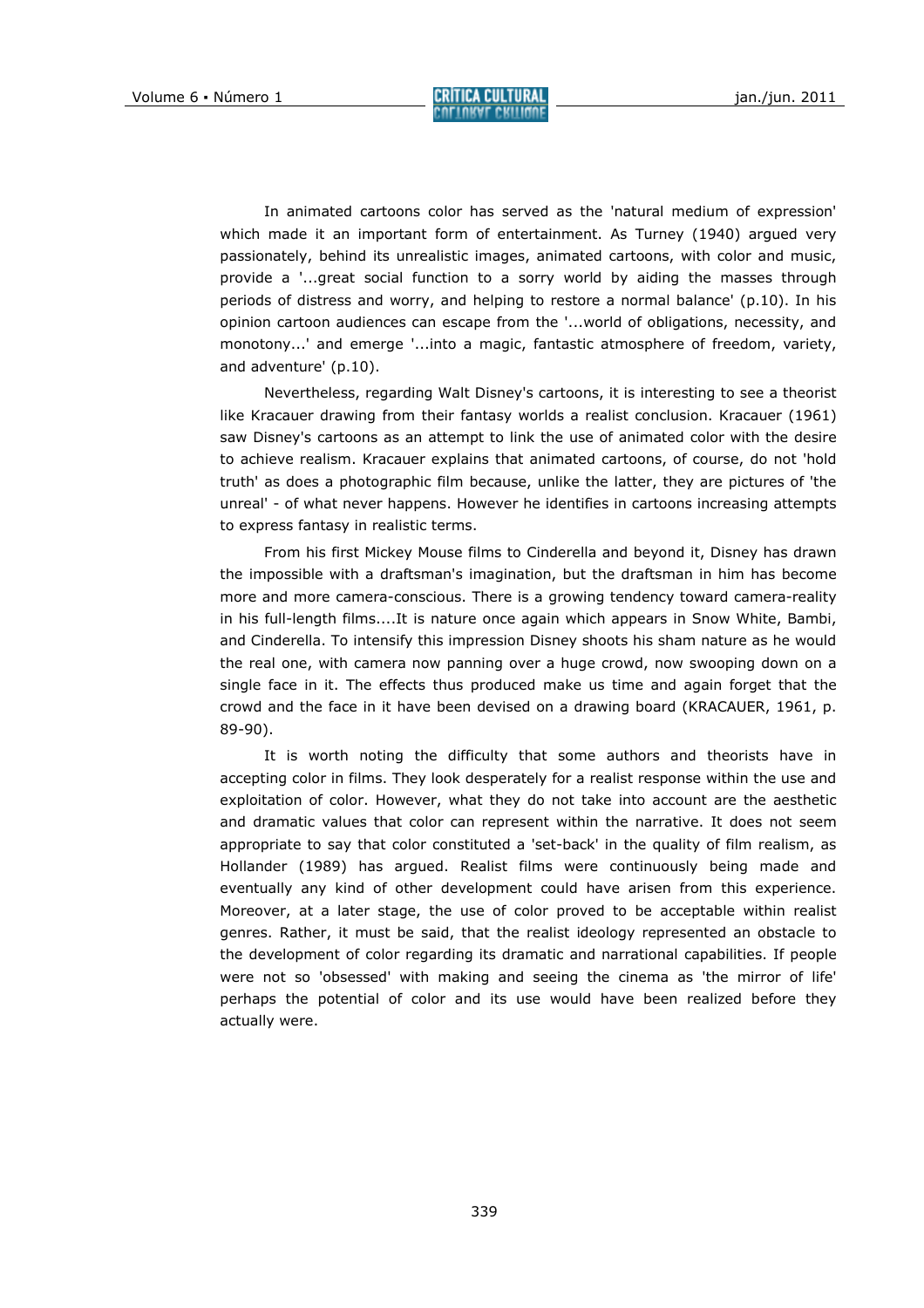## Color as a Potential Resource

The issue not addressed by realist advocates of color or those demanding its integrative function is that of why color, or another signifying element, cannot be detached from the other elements in the narrative assuming an independent position in films? Why are many historians and critics reluctant to consider other functions for color than to those which strictly serve to improve realism? The value of color in films lies in the fact that it is a 'natural element of visual reality' and permits 'artistic effects' (NEALE, 1985). Color can be used to give visual pleasure, an element that can be deliberately manipulated. It can be used expressively, according to which colors are chosen, how they are arranged and mixed to emphasize dramatic effects. Color can also constitute a significant element of the narrative. Gradual modifications in the color of a scene as well as changes in costume and setting can assume different significances.

As Branigan (1984) comments:

The color itself, of course, may be produced in many ways: through the use of special film stock, camera filters, mise-en-scene, lighting, laboratory processing, etc. It is not the technological origin which is decisive, but rather the employment of color in a system of character narration (p.94).

For some filmmakers color could be integral to cinematic realism only if it was not separated from the narrative. Accordingly, in his study on the use of color in the cinema Bettetini (1973) analyzed the early use made of it and the problems faced by early filmmakers. He found out that the greatest difficulty experienced by the director when deciding whether or not to use color was the '...impossibility of a thorough and secure control of chromatic combinations' (p.121). For him the tonality and intensity that a certain color assumed when printed on film was one of the problems faced by the directors.

Bettetini (1973) is aware of the fact that new technologies made it possible to reduce the accentuated difference between the colors of reality and those of the filmed image. Even so, he continually worried about the great distance that separated film from reality. Bettetini's (1973) interest in this matter drove him to associate the use of color with realism, and consequently his suggestion was that a 'chromatic equilibrium' should be reached in order '...to establish an adequate point of reference for the action itself' (p.121).

In Bettetini's (1973) view, because color is an element that conditions the entire narrative (with its different use in different shots), it must be used carefully, without any exaggerated application. Thus, he attributes to color a 'simple integrative function', that is, every exaggerated use of it should be avoided. Bettetini points out that while color does not bring the images '...into a perfect and impersonal conformity with the forms of nature...'(p.125) it should not be used in realist films, which are in his view '...a tendency which is to some degree latent in the entire history of the cinema and which the film industry still presses for' (p.125). However, Bettetini is assuming that the function of the film is to produce a 'unified aesthetic experience'.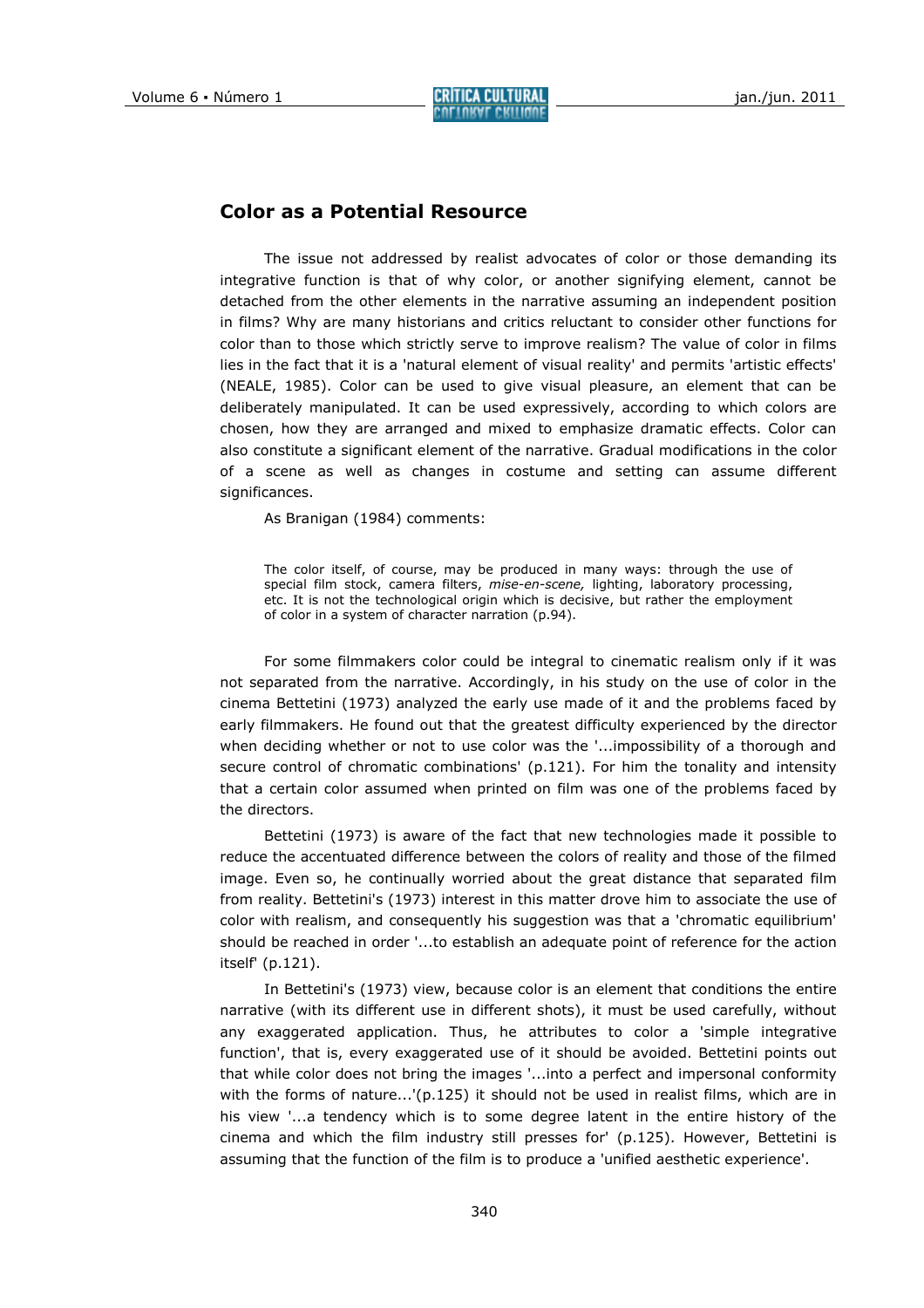Another interesting point to be made is related to Arnheim's (1933) statements regarding cinema and art. In his study he compares the creative work of the painter with creative work in the cinema. Arnheim argues that a painter creates colors afresh on his palette. The painter is then able to choose appropriate tones and the way that masses of color will be distributed. As Arnheim explains, the painter tries '...to get as far away from nature as is necessary to convey his artistic intention' (p.77).

Making analogies between painting and cinema, it could be said that films are the product of an artist (the filmmaker) and thus the elements and techniques used in films are manipulated. So, even if the splendor of color in painting is said to be full of choices – and in film this choice cannot be exercised to its full extent – why cannot the colors in film be used as creatively as they are in painting (SPOTTISWOODE, 1950)?

But Arnheim (1933) seemed to think – and his view was certainly influenced by the prevailing codes of cinematic realism of his time – that a creative and free use of color would be impossible. For him the free use of color would result in the mistake of dissociating the film image from reality.

'...black-and-white has for many years been a recognized and most effective medium. The reduction of actual color values to a one-dimensional grey series (ranging from pure white to dead black) is a welcome divergence from nature that renders possible making of decorative pictures rich in intellectual significance by means of light and shade' (ARNHEIM, 1933, p. 77).

However, later Arnheim states:

'Film is the art that approaches most nearly to reality - if by reality we understand the sum total of what our eyes and ears tell us.... A film image shows us the world exactly as we see it. Whatever the camera reproduces is reality, the most exact reality' (ARNHEIM, 1933, p. 160).

Arnheim's position is indeed contradictory. In the first passage he confirms the black-and-white acceptance by the audience as realistic. Then in the second passage he states that film represents the world exactly as it is. But the world is in color. It is worth noting this 'blind spot' in Arnheim's interpretation because it accounts for the inherent contradictions of any realist purism.

Rouben Mamoulian (1935) predicted the – highly predictable – widespread substitution of black-and-white by color films. With this in mind, the relationship between realism and color became his central concern. However, in contrast to some filmmakers' and theorists' position, his view was that color could be used realistically. It could be used within the narrative structure to intensify the dramatic effect within some scenes. Mamoulian argued for an 'emotional realism'. He believed that the only danger in the adoption of color would be its 'excessive' use, as did many before him  $(e.g.$  BETTETINI). He pointed out the 'excessive' dialogue that had accompanied talking pictures. The same, he asserted, could occur with an injudicious use of color. Mamoulian (1935) writes: 'Colour should not mean gaudiness. Restraint and selectiveness is the essence of art' (p.226). Nevertheless, the notion of 'excess' should be interpreted in the context of the period upon which statements such as Mamoulian's were based. It follows that as long as the aesthetic qualities of colors became known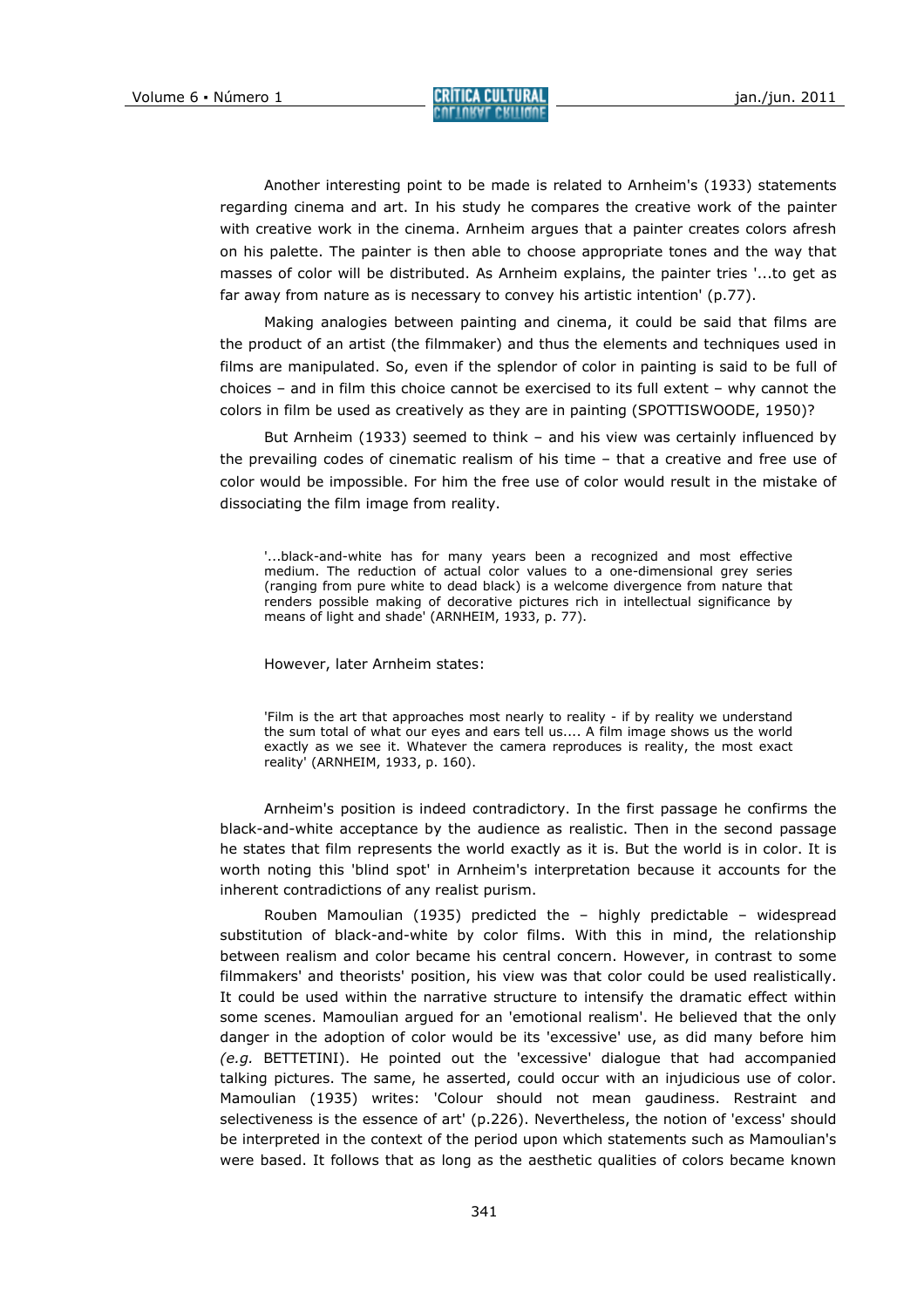and its use made easier, this 'excess' became somewhat 'natural'. In melodrama, for instance, color is used to excess, but it is accepted within the genre.

It must be noted, however, that, as time went by, and color's creative use for dramatic purposes came to be evident, Mamoulian (1960) reviewed of his early statements. He asserted that '...it is the psychological and dramatic of colour that becomes of paramount importance' (p.71). He even argues that:

'The film maker should never allow himself to be strapped by naturalism in treating with colour values. All sorts of creative departures, even to radical extremes, should be practised on the screen, the deciding factor being not – "is this the way it is in life?," but "is this the best way to express the desired emotions?" (p. 74).

An example of this is the 'effective atmosphere' created by the use of color in the ballroom sequence in Becky Sharp (Rouben Mamoulian, 1935) which was the first feature film made using Technicolor's three-color process. The scene in question is built up through a series of shots in which the colors 'flow' in a sequence from cool and sober colors to more 'exciting' colors like orange and red. This effect is achieved through the selection of the colors of the dresses and uniforms worn by the characters. In his description of the scene, Mamoulian (1960) points out the importance of his decision to use color in order to produce an 'emotional climax', therefore he was aware of the 'unreality' of his decision. However, the realism of the images, taking the endresult intended into account, was not compromised. Mamoulian (1960) gives this description:

'A ball is given in Brussels on the eve of Waterloo, at which Wellington, his officers, and hundreds of civilians are present. A messenger secretly informs Wellington that Napoleon is on the march towards the city. Wellington gives an order which is delivered confidentially to all the officers present. Following this, the news leaks out and starts a panic among the guests. They begin to flee as fast as they can. Now, in terms of realism, the officers, who heard the news first and had an immediate duty to perform, would certainly leave the building first. Yet, visually, color-wise, it would have been wrong. All British uniforms of the period were red. Were I to show these in first shots and then follow them with less striking, mingled colours of the civilians, I would be decidedly building towards a chromatic anti-climax. So I went against plausibility and reason, and based this montage purely on color – dynamics, believing that the rising excitement of just the colours themselves would affect the audience more strongly than a realistic procedure. I divided all guests into groups according to the hues of their costumes and photographed them, as they were running away, in separate shots; this, in the order of colours in the spectrum, ranging from cold to warm. This resulted in the officers leaving the building last, instead of first. But the colour montage, from purples and dark blues to oranges and reds, achieved its emotional purpose of building up to the climax of the officers' scarlet capes in flight' (p.74-75).

Evidently, the 'value' of Becky Sharp lies in the fact that it was the first film in which the creative use of color most effectively showed its 'links with unreality'. After Becky Sharp the film industry increasingly recognized the 'new color' as an element that could become an integral part of the motion picture medium. (Cf. JACOBS, 1970)

The famous Soviet film director Sergei Eisenstein (1976) considered color 'a dramatic factor' and as such it had to be used only when necessary. Color, in Eisenstein's opinion, had to be fundamental for the development of the action. He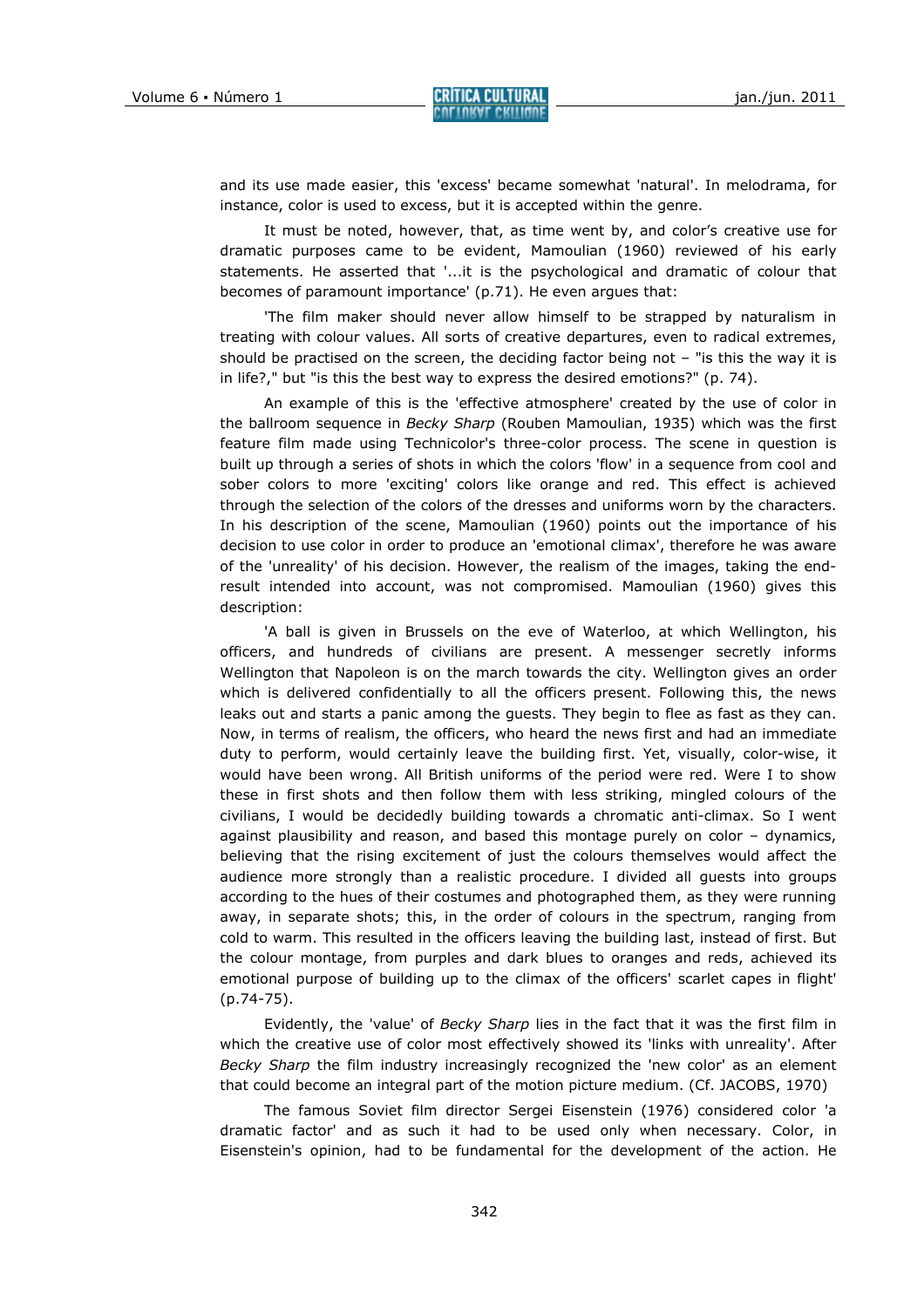points out that color functions '...as a vehicle for a certain dramaturgically unique moment' (p.383). Eisenstein makes clear his position. He does not accept that color should be used only as 'one more element' to be added to the cinema image. Color, like any other 'montage' element or technique, must be used for a specific purpose. It must have a 'function' within the narrative structure.

A good example of the use of color for dramatic purposes is given in Black Narcissus (Michael Powell, 1947). In the sequence in which a nun has decided to leave the church, she appears at first in a nun's black costume and without any make-up. The next time she appears, she abruptly opens the door and there she is in a red dress with her face covered in make-up. This transformation for Mamoulian (1960) '...carried more shock to the audience that it could ever have if it were photographed in black and white...' (p.76) Again the emotional realism 'so celebrated' by Mamoulian proves to be a powerful use for color.

There are other 'expressive' uses of color to note. It can be used for instance to emphasize a specific character's 'psychological disturb'. The emotional quality of color became one of the most important effects that could arise from its use. In Alfred Hitchcock's Marnie (1964), for example, the heroine has an intense aversion to the color red, a consequence of her attempt to suppress all memory of a murder committed at the time of her childhood (DICK, 1990). The film brings us into the color structure in a very effective way. Whenever the color red appears, the character of Marnie becomes aware of it. Not only does the expression on her face denote great distress but the color red becomes the only color on the screen. With this 'artifice' Hitchcock, from the beginning, calls the attention of the spectator to the psychological significance of this specific color in the narrative.

Still, the first time Hitchcock calls attention to the significance of the color red is when, for the first time in the film, Marnie visits her mother. She sees red flowers in the vase in the living room. The aversion to the color red is unequivocally established in this scene. To reinforce the effect, Hitchcock then fills the scene with red, the color of Marnie's hallucination.

Alfred Hitchcock provides another opportunity to comment on the signifying use of color in films. In Vertigo (1958) the colors are chosen in such a way that they make a contrast between the interior (browns, oranges, yellows) and exterior scenes (greens and blues). Inside the apartments of Scottie (James Stewart) and Midge (Barbara Bel Geddes), for instance, soft browns, oranges and yellows predominate. Important points in the film are intensified by Hitchcock with the introduction of the color red. When Scottie first sees Madeleine (Kim Novak) in the restaurant, the walls are full red. Again, when Scottie takes Madeleine to his apartment after her attempted 'suicide', the orange firelight gives a strong effect to the scene. In the exterior scenes, the color green predominates. It is present in the scene in front of the art museum which Madeleine frequents and in the Redwood Forest where Madeleine goes with Scottie.

The movement of the camera from one color space to another also establishes the powerful contrast between the two distinctive 'worlds' set up in the narrative. An example is when Scottie, following Madeleine by way of gloomy passages, opens the door of a florist's shop full of bright and red flowers. As Cavell (1979) points out: 'The moment is almost comic in its display of assured virtuosity' (p.84-85). However, in the end, Hitchcock's use of color is 'turned inside out'. When in Judy's hotel 'Madeleine' appeared again, after Scottie's transformation of Judy, their embrace is illuminated by a green neon light that comes from outside the window. As Johnson (1970) points out: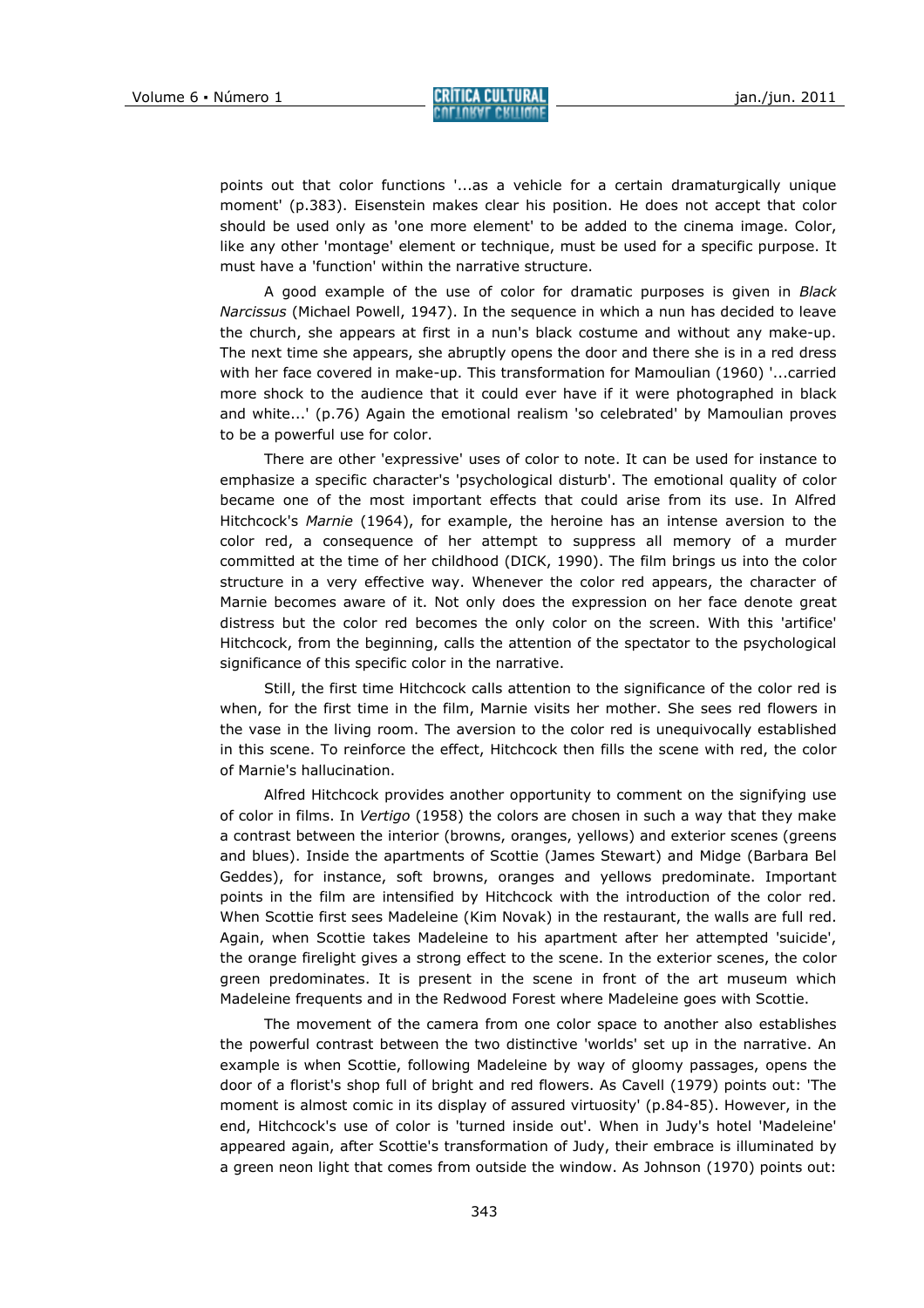'Color helps elevate what might have been just a gimmicky melodrama into a haunting study of' obsession and illusion' (p.236) (JOHNSON, 1970; CAVELL, 1979; DICK, 1990).

After the 1960s virtually all fiction films were photographed in color. Then, only with the universal use of color in cinema did the use of black-and-white photography become an aesthetic choice. (Cf. the dramatic effect produced by silence in a sound film is a result of the domination of sound.) Similarly, the use of black-and-white film stock had significant connotations after the general use of color film. Examples of this are films such as Young Frankenstein (Mel Brooks, 1974) and Manhattan (Woody Allen, 1979) which were shot in black-and-white. The decision to shoot these films in blackand-white became a choice in order to represent 'the past', and specifically, an earlier era of the movies which both filmmakers nostalgically evoked (Cf. GIANNETTI, 1982; PERKINS, 1972).

However, the representation of 'the past' by the use of black-and-white scenes does not mean that black-and-white must always represent past actions. In A Man and a Woman (Claude Lelouch, 1966) black-and-white is used for the present scenes. But when the heroine talks about her dead husband, for instance, the images of her memories are in color. Color is here used for past sequences (JOHNSON, 1970).

Another use of color is when it is inserted, as a brief passage, into a black-andwhite film. This originated at a time when color processes were not well developed and were very expensive. However, this kind of color system can be used, even today when 'the norm' is to shoot films entirely in color, to give a melodramatic or high effect. An introduction of a small passage of a colored image into a black-and-white film can amplify the value and the significance of a particular scene within the film (e.g. Rumble Fish, Francis Ford Coppola, 1983).

## Conclusion

The cinema's ability to represent reality has constituted a fundamental issue in the study of cinema. The introduction of new techniques in cinema such as color, depending on the use that is made of them, are certainly able to add realism to the image. Nevertheless, they are not necessarily essential to allow the film image to be a closer representation of the world that exists in front of the camera.

It is common to think that as new developments are added to cinema, the more 'realist' it becomes. However, the transition to sound at the end of the 1920s, or color cinematography in the 1930s, for instance, were not perceived as having improved realism. Following this assumption, it is possible to conclude that improvements in technology and technological apparatuses were not the outstanding factor, but a condition, for the cinema's images to approximate reality. Film can reach authenticity, preserving and exalting a sense of reality without color, sound or deep-focus. It is also important to qualify the extent to which 'realism' can explain all the elements and techniques that have been introduced in cinema.

Clearly, cinema can represent the images presented in real life. For some filmmakers this is what a camera is for. But the tools and techniques used by them are part of 'reality' themselves, what makes 'reality' a form of expression. Seen in this light, the theory that posits the camera as an impartial instrument which captures the world in its 'concrete reality' is an inexact one. The realism achieved by cinema is not a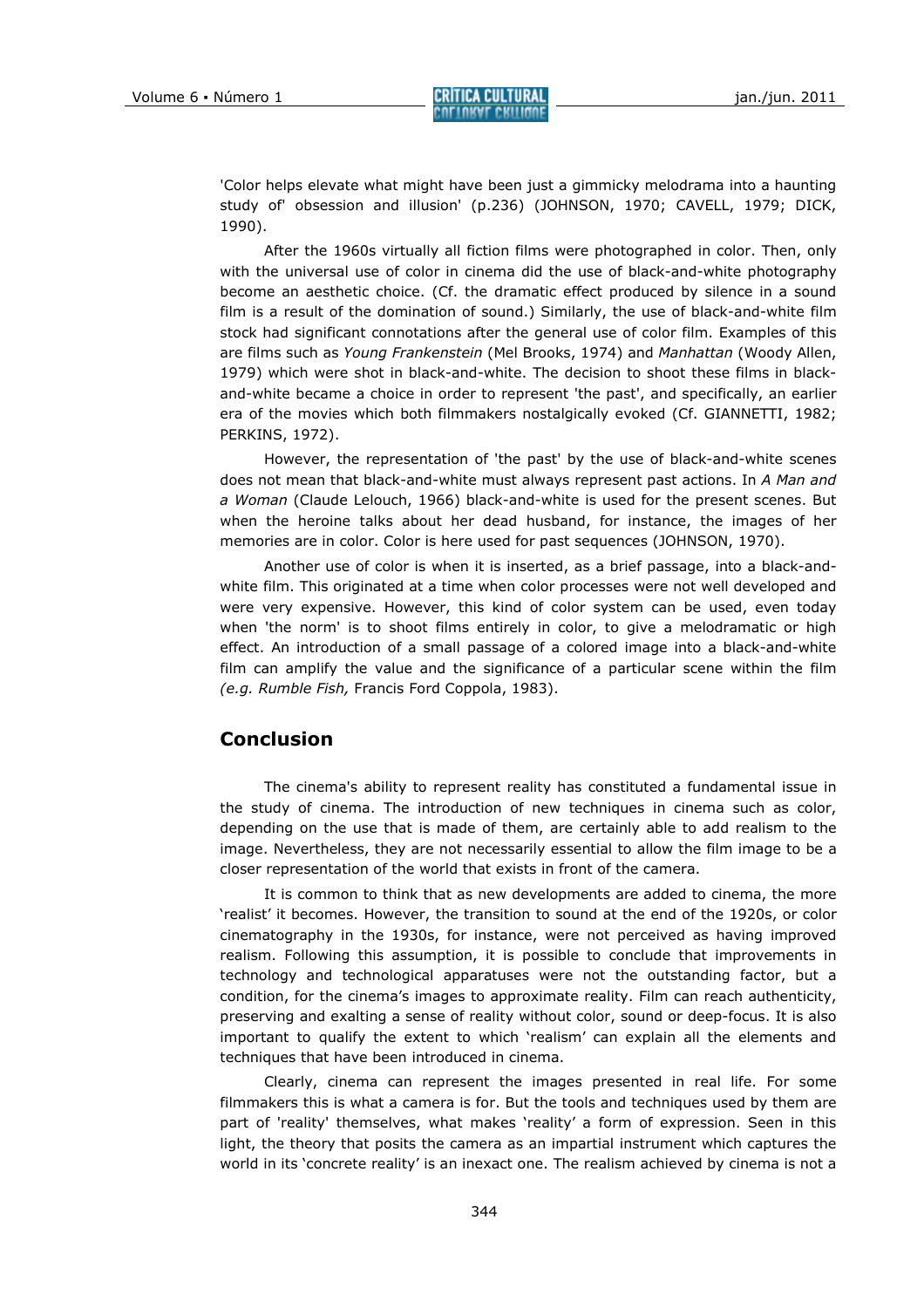matter only of rolling the camera. It is a matter of how to present the reality captured by the camera, and how this reality will be perceived by the spectator.

Thus, the realism achieved by film images is not only the result of the introduction, improvement or deployment of techniques but is also, in fact, the consequence of the construction of images and the production of meanings which have been incorporated into conventions of film realism.

The introduction and use of color, thus, has generated contradictory discourses. Color was first perceived as a technical resource (the product of the development of new technologies) that was supposed to reveal more of reality, representing an improvement in realism. The argument put forward to substantiate its use was its ability to represent the 'world we live in'. However, its use contradicted the early speculations. Very rarely has the use of color been justified on the grounds that it represents an addition to the cinema's multiple signifying possibilities.

Many were against the use of color at first because of its poor technical 'accuracy' which could cause perceptual problems. Then, color assumed a new meaning. Color was used to emphasize the 'unreal'. It was thus associated with some 'unreal' genres, like musicals, cartoons, adventures, etc. These genres opened a great range of possibilities for the use of color. Color revealed its potential for entertainment and decorative use, and more importantly, the aesthetic value of color became 'visible'.

Color cinematography assumed a crucial role in the narrative itself. There was a phase when filmmakers realized color's potential for dramatic and aesthetic purposes. They started to accept the idea that color could be used within realist narratives and could become an essential element to emphasize 'dramatists'. Color was here useful in the way that it could help to describe a character, or to represent a mood or emotions, to mention just a few examples. It thus became an important element of the narrative.

## References:

ARNHEIM, R. Film. London: Faber & Faber, 1933.

ARNHEIM, R. Film as Art. London: Faber & Faber Ltd., 1958

BASTEN, F. E. Glorious Technicolor. London: A.S. Barnes, 1980.

BETTETINI, G. The Language and Technique of the Film. Paris: Mouton & Co, 1973.

BRANIGAN, E. Point of View in the Cinema. Berlin: Mouton Publishers, 1984.

BUSCOMBE, E. Sound and Color. Jump Cut n.17, 23-25, 1978.

CAVELL, S. The World Viewed. London: Havard University Press, 1979.

COOTE, J.H. A Technician's View of the Colour Film. Penguin Film Review n.9, 73-81, 1949.

CORNWELL-CLYNE, A. Colour Cinematography. London: Chapman & Hall, Ltd., 1951.

DICK, B. F. Anatomy of Film. New York: St. Martin's Press, 1990.

DREYER, C. Color and Color Films. Films in Review, 165-167, April 1955.